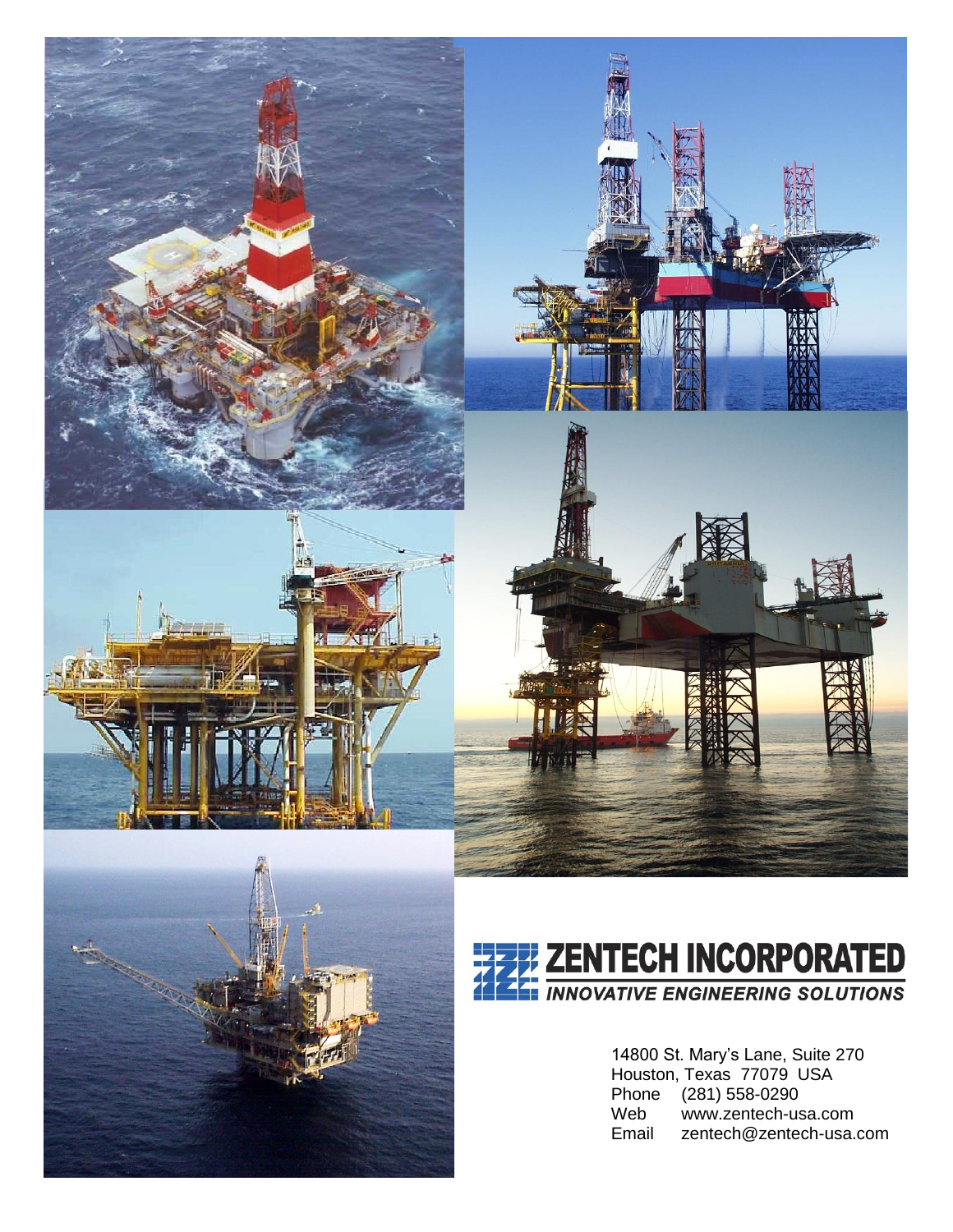# Corporate Overview

#### **BACKGROUND**

Founded in 1978, Zentech is a Houston-based design and consulting engineering company providing services to the offshore oil and gas industry. Zentech presents itself as a small, efficient, and cost-effective group of professionals specializing in providing services to the marine, petroleum, and construction industries.

#### **OPERATIONAL PHILOSOPHY**

Fundamental to Zentech's organizational and operational philosophy is its commitment to staying on the cutting edge of knowledge. This is what keeps us and our clients ahead. We ensure this by continually upgrading existing competencies and creating new ones, at the organizational level, as well as the individual level. Zentech has in place specific mechanisms to turn individual and group expertise into organizational knowledge, and to draw business value from this knowledge by using it to upgrade and enhance organizational capabilities.

The core strength of Zentech is based on a strong culture of teamwork and professionalism, which encompasses respect for the individual, integrity, efficiency, trust, client focus, and a pursuit of excellence. Our values are non-negotiable. They are never to be compromised. For us, our values are our foundation. They help guide our actions and decisions.

#### **VISION**

Zentech shall be a professionally managed engineering consulting firm, committed to total customer satisfaction. Zentech employees shall be an innovative, entrepreneurial, and empowering team, consistently creating value and attaining global benchmarks. Zentech shall foster a culture of caring, trust, and continuous learning.

#### **MISSION**

Zentech shall pursue the creation of value for its clients, employees, and society at large.

#### **QUALITY POLICY**

At Zentech, we believe that quality is a culture, expressed in the way we interact with, and cater to, the needs of our clients and in the services we deliver. Zentech's quality assurance program is key to ensuring the integrity of our engineering solutions and allows us to provide our services to a wide variety of clients worldwide. Our projects have received approval from the following regulatory agencies: DnV, ABS, Lloyd's, BV, DeN, GL, NPD, NMD, USCG, and SOLAS. Our emphasis on quality is reflected in the following policies:

- Recognize and respect clients' right to receive quality services, on time, and within budget.
- Endeavor to exceed clients' expectations of competence, performance, delivery schedule, and value, thus becoming their preferred choice for repeat business.
- Strive constantly to improve upon our standards of quality, efficiency, and productivity.
- Achieve shared objectives in an atmosphere of fairness, integrity, dignity, and courtesy towards clients, employees, and competitors.

Zentech adheres to the highest standards of ethical business behavior, and our reputation for adhering to these standards is one of our most valuable assets. Our core values are used as a touchstone for our daily work.

**We suggest, appreciate, and welcome the opportunity to meet and discuss your specific project needs and develop solutions for your consideration. Zentech's assistance is offered on a project-by-project basis, or as an overall engineering assistance program.**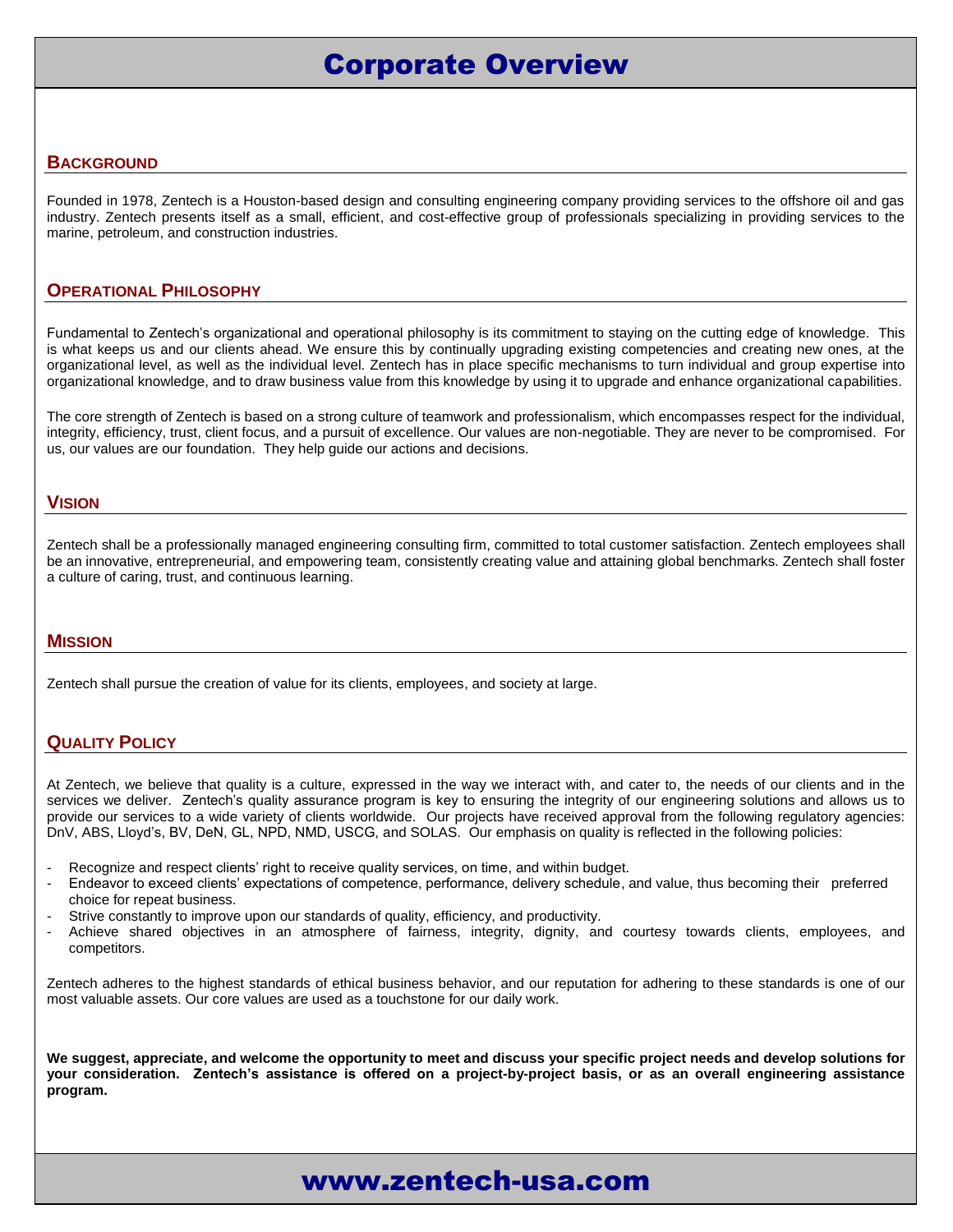# Engineering Capabilities

Zentech's main engineering disciplines include Structural Engineering, Naval Architecture and Marine Engineering, and Mechanical and Electrical Engineering. Our range of services include (but not limited to) the following:

### **STRUCTURAL ENGINEERING**

- Analysis and design of fixed offshore platforms including jackets, topsides, helideck, accommodation modules etc.
- Reassessment of existing offshore oil platforms, jackup rigs, semisubmersibles, etc. and reserve strength assessment
- Jackup rig conversion and modifications including slot to cantilever conversion, extension of cantilevered rigs, increase in leg length, drilling package modifications, and other system upgrades
- Design and analysis of floating structures including semisubmersibles, TLPs, Spars, FPSOs, etc.
- Floating structures for offshore operations and construction, such as derrick / crane barges, pipelay barges, shear-leg lift vessel, multipurpose barges, etc.
- Load out and transportation analysis including design of grillage and sea fastening arrangements

### **NAVAL ARCHITECTURE AND MARINE ENGINEERING**

- Stability Analyses (intact and damage)<br>- Mooring Analysis (static, quasi-static, d
- Mooring Analysis (static, quasi-static, dynamic, and fatigue)
- Motions Analysis (radiation-diffraction)
- Loading Conditions and Preload / Ballasting Procedures
- Longitudinal Strength
- Displacement and Payload Upgrades
- Tonnage and Freeboard Calculation
- Loadline Calculations
- Deadweight Survey and Inclining Experiments

### **MECHANICAL AND ELECTRICAL ENGINEERING**

- Piping Systems  **HVAC System**
- Firefighting System  **DP Systems**
- 
- Skidding System Design and Modifications Fire Detection Systems
- Mechanical Locking System **Accord 2018** Instrumentation, etc.
- 
- 
- Riser Tensioners Upgrade  $\overline{a}$  **Electrical System Design and Calculations** 
	-
	-

### **CAD SERVICES**

Zentech offers CAD Services that produce specialized AutoCAD design, detailing, and fabrication drawings for marine, offshore, and commercial applications

### **NEW JACKUP RIG DESIGNS**

Zentech has developed three new jackup rig designs: the **Z-210, R-550D, and Z-636**. These rigs are designed for superlative performance and easy construction. The R-550D and the Z-636 rigs include the patented **"ZENLOCK"** jacking system. For more information on any of our new rig designs, please contact Zentech.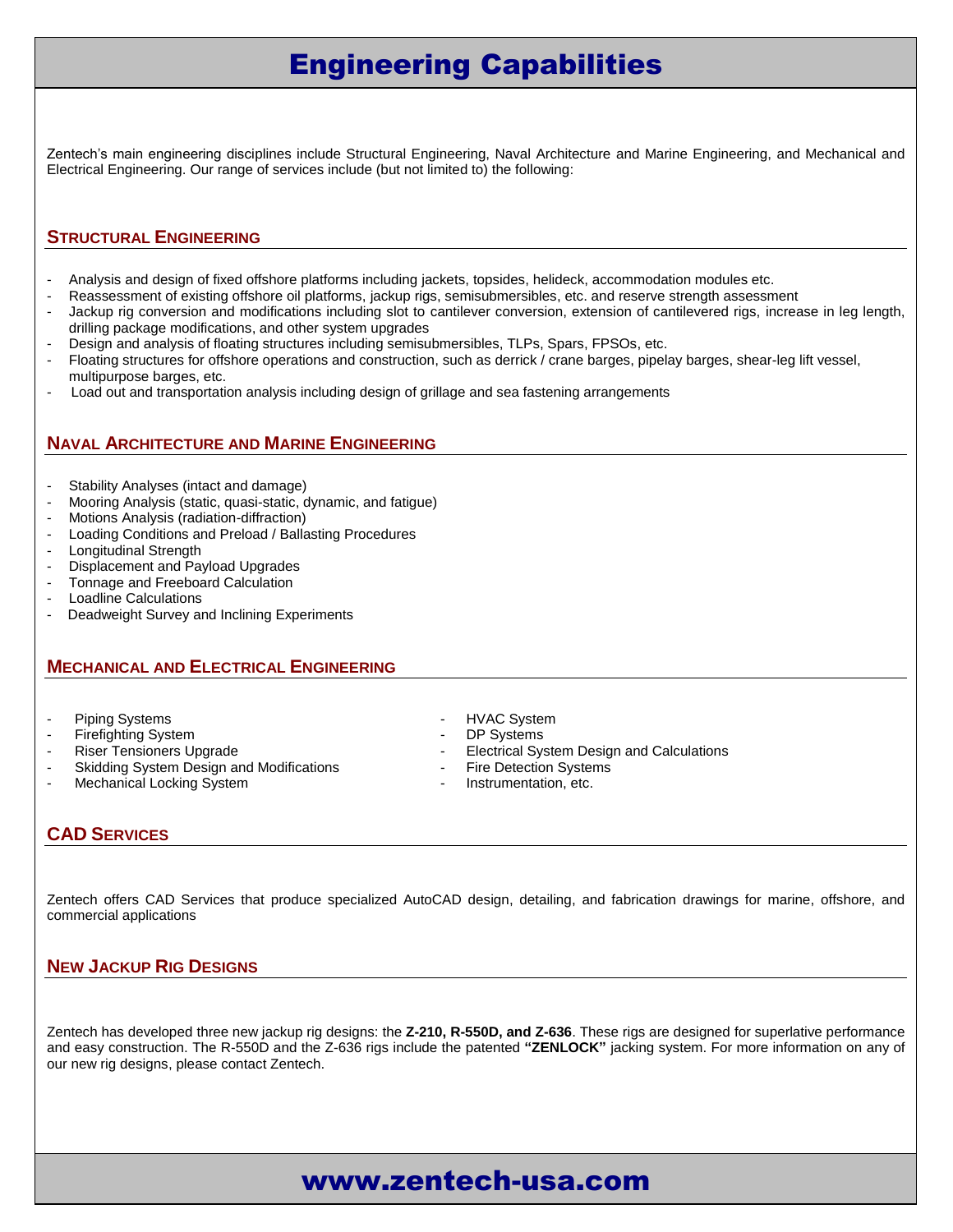# Engineering Projects



**Conversion from slot-type to cantilevered jackup drilling rigs:** Several dozen rigs have been studied and converted from slot-type to cantilevered jackup drilling rigs. Closing of the slot, skid rail and skid rail bulkhead design, design of pushups and hold downs.

Some of these projects were for the national drilling companies of various countries. These rigs were of various designs which include LeTourneau, Hitachi, Levingston, Bethlehem, F&G, and Baker Marine with different water depth capabilities.

**Other jackup rig modifications:** Design of subbase and substructure areas, drill floor design and modifications, derrick and setback area modifications, raw water tower design, quarters modifications, helideck design and modifications, leg extensions and modifications for deeper water and harsher environments.

Reassessment and Life Extension for 26 Jackets in the Bay of Campeche including pushover analyses for wave and seismic loads, spectral fatigue analysis, and risk-based inspection planning.

Jacket Fatigue Analysis: Verify existing jacket for fatigue assessment for water depth of 148 ft.

Drilling Platform Jacket Analysis: Design & Drawings for 185 ft water depth.

Design of a Drilling Platform Jacket Structure in the GoM in 243 ft water depth.

Design of a Drilling Platform Jacket in 122 ft water depth.





**Conversion of an accommodation semi-submersible to a drilling unit**: An accommodation semisubmersible was converted from 600 plus man accommodation unit to a 7500 ft operating water depth DP class III drilling rig. The rig has been operating successfully for BP in Gulf of Mexico.

**Enhancing the water depth capability of Pentagon class semi-submersibles:** Modifications to the hull and systems to enable the semisubmersible to drill in deeper waters. P-Tank rack, lifeboat structure, pipe rack and riser rack area, and crane upgrade designs. Increased quarters capacity, enhanced variable load capacity.

**Other semisubmersible rig modifications:** Increased variable load capacities in transit, operating and/or survival modes. Complete global and local structural analysis, stability analysis, mooring analysis, and motions analysis. Foundation designs for riser tensioners, APV bottles, P-Tanks, mooring winches, crane column, and crane boom rest. Lifeboat support structure and P-Tank support design. Design and analysis of riser rack and pipe rack areas, drill floor, derrick, and setback areas.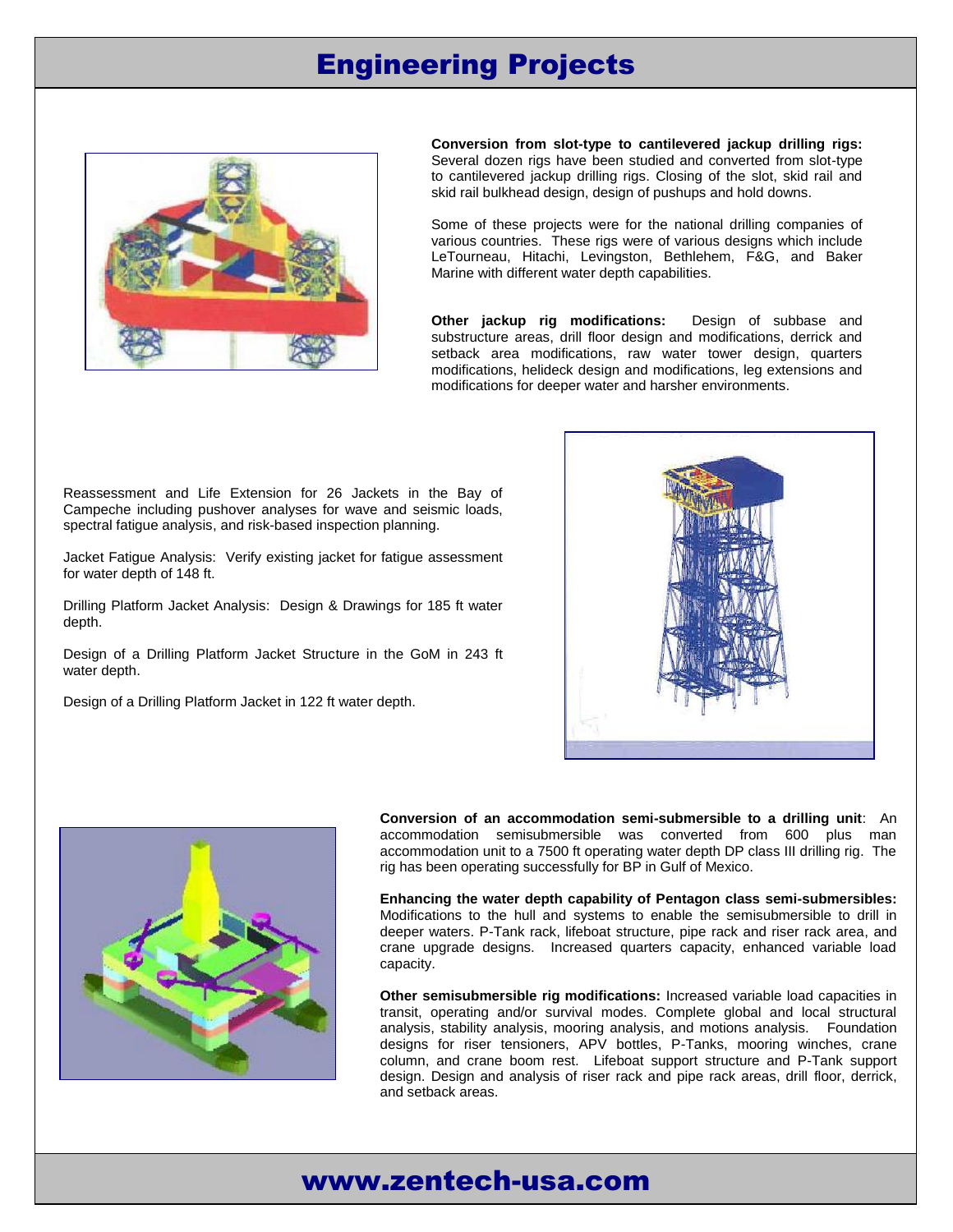# Engineering Projects



**Catamaran Barge:** Designed for various applications with up to 4 lifting lugs on the cross beams. Capacities up to 4000 Tons. Design and analysis of cross beams and the barges. Structural analysis, stability and ballasting, motions analysis, and mooring analysis.

**Heavy Lift Crane Barge:** Conversion of a dumb barge into a derrick barge with lifting capacity of 1600 Tons in revolving mode. Structural and Naval Architectural studies, Electrical and Mechanical systems design. Design of 102 man quarters.

**Derrick/Pipelay Barge:** On-site supervision of upgrades and conversion from jetting barge to a jetting/pipelay barge. This vessel is currently in operation in the GoM.

Shear-Leg Crane Barge: Used for bridge construction with a capacity to lift 2000 Tons at 130' radius. Lifting scenarios and ballasting calculations, boom structural analysis, and design of the new barge.





**Harsh Environment Mooring System:** A 32-point mooring system design for bridge caissons which were built in-situ, under the influence of up to 8 knot tidal current and 13 feet tidal variations. Assisted in model testing, developing the instrumentation system for real-time measurements, developed real-time mooring and motions monitoring system, and assisted in the field during the deployment of the mooring system.

**SBIR:** Improved Life Prediction of Turbine Engine Components, Phase I and II – included extension of 3D crack propagation analysis program based on FEM to include modeling of different types of cracks, effects of residual stress including contact effects, retardation, load spectrum, etc. The project was done under the supervision of US Air Force.

**Deadweight Surveys and Incline Experiments:** Performed deadweight surveys and incline experiments on several dozen vessels including mat-supported rigs, jackup rigs, barges, and semisubmersibles. Prepared survey procedure and performed the tests and provided submittals to classification societies for approval of lightship values.

**Construction Supervision and On-site Assistance:** Supervision and assistance provided for new builds, conversions and modifcations of drilling rigs, production vessels, derrick/pipe-lay barges, offshore construction vessels, offshore support vessels, etc.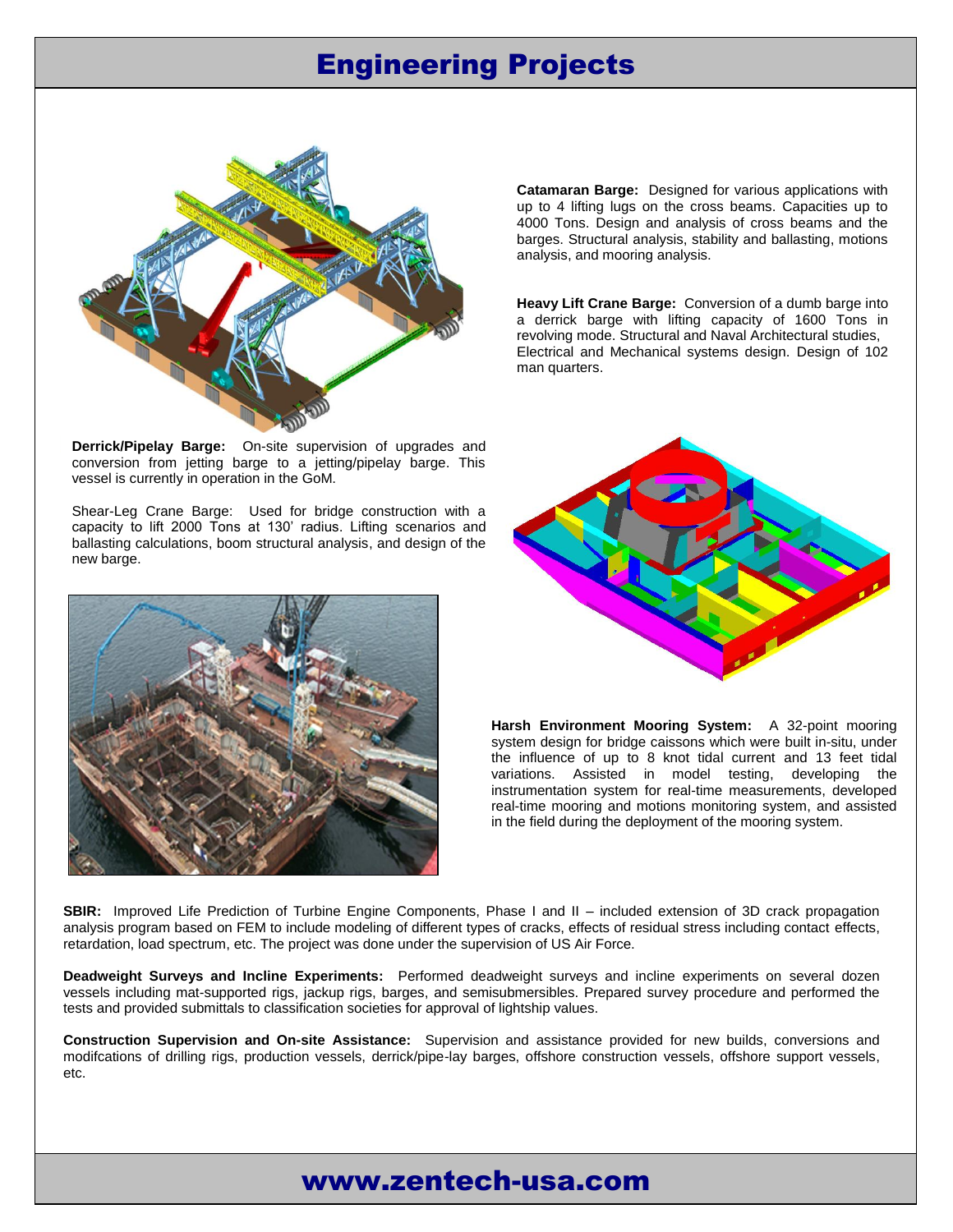# Engineering Software

The software development group at Zentech develops and markets the following state-of-the-art commercial software, primarily for Naval Architectural applications.

### **ZENMOOR MOORING ANALYSIS SOFTWARE FOR FLOATING VESSELS**

*ZenMoor is a Powerful State-of-the-Art, Windows-based program for Mooring Design and Analysis of Semisubmersibles, FPSOs, Spars, Barges, and other Floating Production Systems.*



- Static, Quasi-Static and Dynamic Analysis
- Mooring Line Dynamic Analysis in Frequency and Time Domain
- **Fatigue Analysis of Mooring Lines** 
	- Vessel Relocation Analysis and Transient Motion Analysis
- Display of Pipelines, Pipeline Clearance, and Buoy Immersion **Distances**
- Database of Chain, Wire, and Anchor from Manufacturers
- Choice of Wave and Wind Spectra

### **NEPTUNE WAVE RADIATION AND DIFFRACTION ANALYSIS FOR LARGE FLOATING BODIES**

*Neptune analyzes structures ranging from a simple barge or caisson to a complex semisubmersible, TLP, or Floating Production System. Neptune employs a 3D constant panel radiation and diffraction analysis procedure to compute the hydrodynamic coefficients, motion RAOs, and wave drift loads.*

- Graphical Interface for Model Generation
- Computation of Hydrodynamic Coefficients and Wave Loads
- Wave Frequency Motion Response and RAOs
- Mean Wave Drift Forces and Static Offset
- Slowly Varying Wave-Drift Forces and Damping Spectrum
- Regular and Random Waves
- Load Mapping to Structural Beam and Plate Elements



## **ZENMAP <sup>O</sup>NBOARD <sup>P</sup>OSITIONING AND MOORING ADVISORY SOFTWARE**

*ZenMAP is a powerful State-of-the-art, rig-specific Mooring Advisory Program for use on Offshore Drilling Vessels, Floating Production Systems, and other Moored Vessels.*



- Rig specific Mooring Advisory Program for all floating vessels
- Considers Influence of Thrusters, usage of Buoys and Clump Weights, Adding and Deleting Line Segments, Effect of Bottom Slope, etc.
- Good Graphic displays of the results along with line spread and profile
- Complete mooring analysis output parameters like line tension, vessel offset, pipeline clearance, anchor positions, relocation distance, etc., in graphic and text modes
- Static, Quasi-Static, and line break Transient Analysis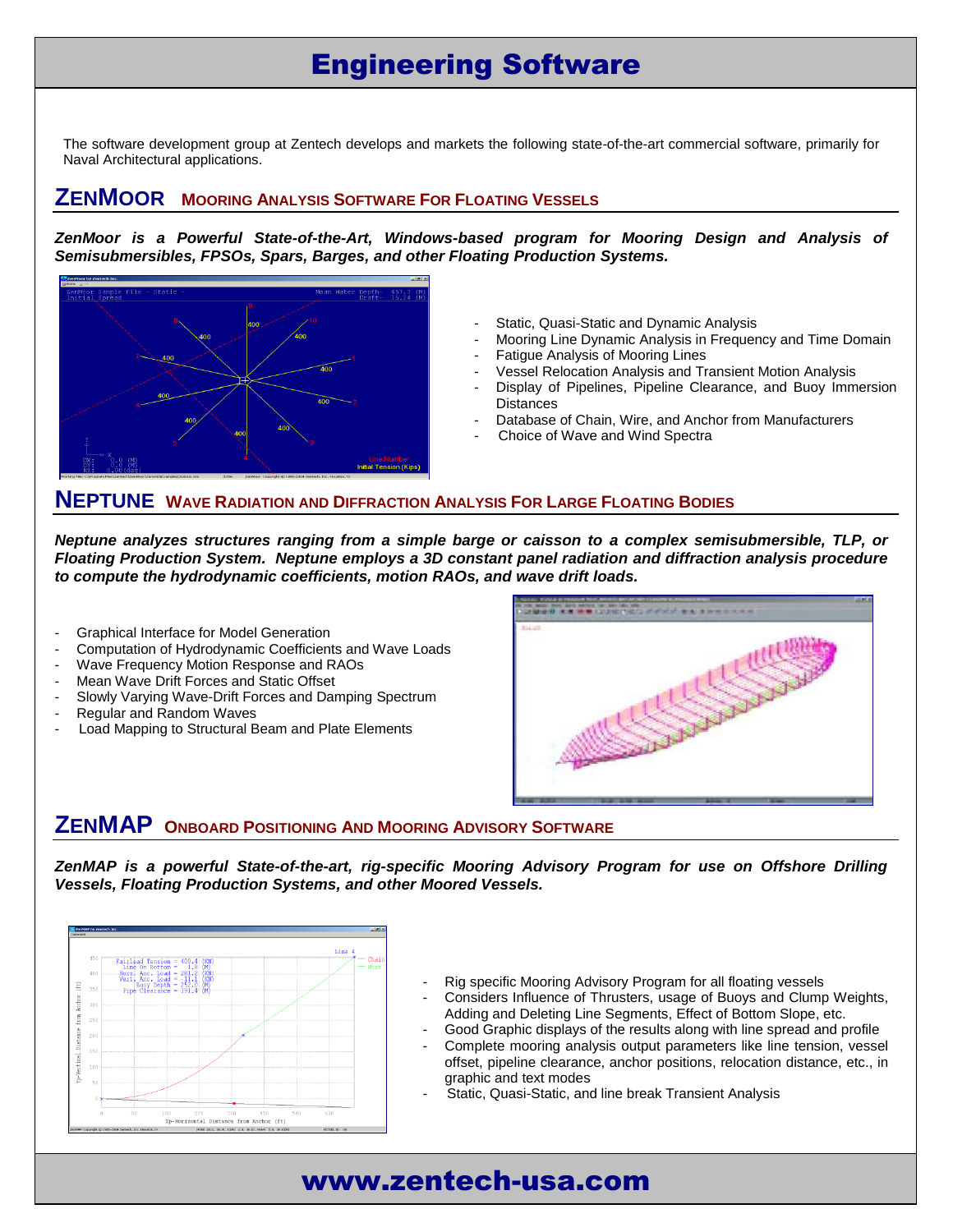# Engineering Software

### **LOSJACK ONBOARD LOAD AND STABILITY CALCULATOR FOR JACKUP RIGS**

*Part of Zentech's Suite of Load and Stability Calculating Programs, LosJack is an interactive, menu-driven, rigspecific software used in data management and loading calculations in the day-to-day operations of Jackup Rigs.*



- Calculation of Liquid Weights and CGs from Tank Tables
- Calculation of Free Surface Moments in Each Tank and for the Complete Vessel
- Damaged Stability Calculations
- Leg Load and Soil Pressure Calculations
- Preload Schedule with Punch Through Calculations
- Comparison of Leg Penetration with Soil Properties
- Load Equilization Calculations
- Graphical Display of Rig, Weights, and Tanks

### **LOSEMI ONBOARD LOAD AND STABILITY CALCULATOR FOR SEMISUBMERSIBLES**

*Part of Zentech's Suite of Load and Stability Calculator Programs, LoSemi is an interactive, menu-driven, rig*specific software used in data management and loading calculations in the day-to-day operations of *Semisubmersibles.*

- Calculation of Liquid Weights and CGs from Tank Tables
- Calculation of Free Surface Moments in Each Tank and for the Complete Vessel
- Damaged Stability Calculations
- Interface with Mooring Advisory Software ZenMAP
- Large Angle Stability Calculations
- Performs Ballasting and Deballasting Procedures and Load Equalization Calculations
- Graphical Display of Rig, Weights, and Tanks



## **Z-RISER RIGID RISER ANALYSIS**

*Z-Riser is a 3D finite element analysis program for static, frequency domain, and time domain analysis of rigid drilling risers. Analysis can be performed on a riser in connected or disconnected configuration.*



- Capable of geometric non-linear analysis with large displacements
- Finite elements include 3D Beam elements, Flex/Ball joints, Point Mass elements
- API RP 16Q code checks
- Displacement history for vessel motion and static offset
- Profile, Envelope, Dynamic History, Static Parametric Study, and Configuration plots available
- Nodal and Element Level variables
- Output includes top angle, bottom angle, bottom tension, Max. Von-Mises stress, Max. combined stress, and Slip Joint travel

#### **For more information about the above programs, please contact Zentech.**

For our consulting engineering work, Zentech uses all the above programs and Structural Engineering Analysis and Design Program **StruCAD\*3D** and Stability Analysis Program **StabCAD**.